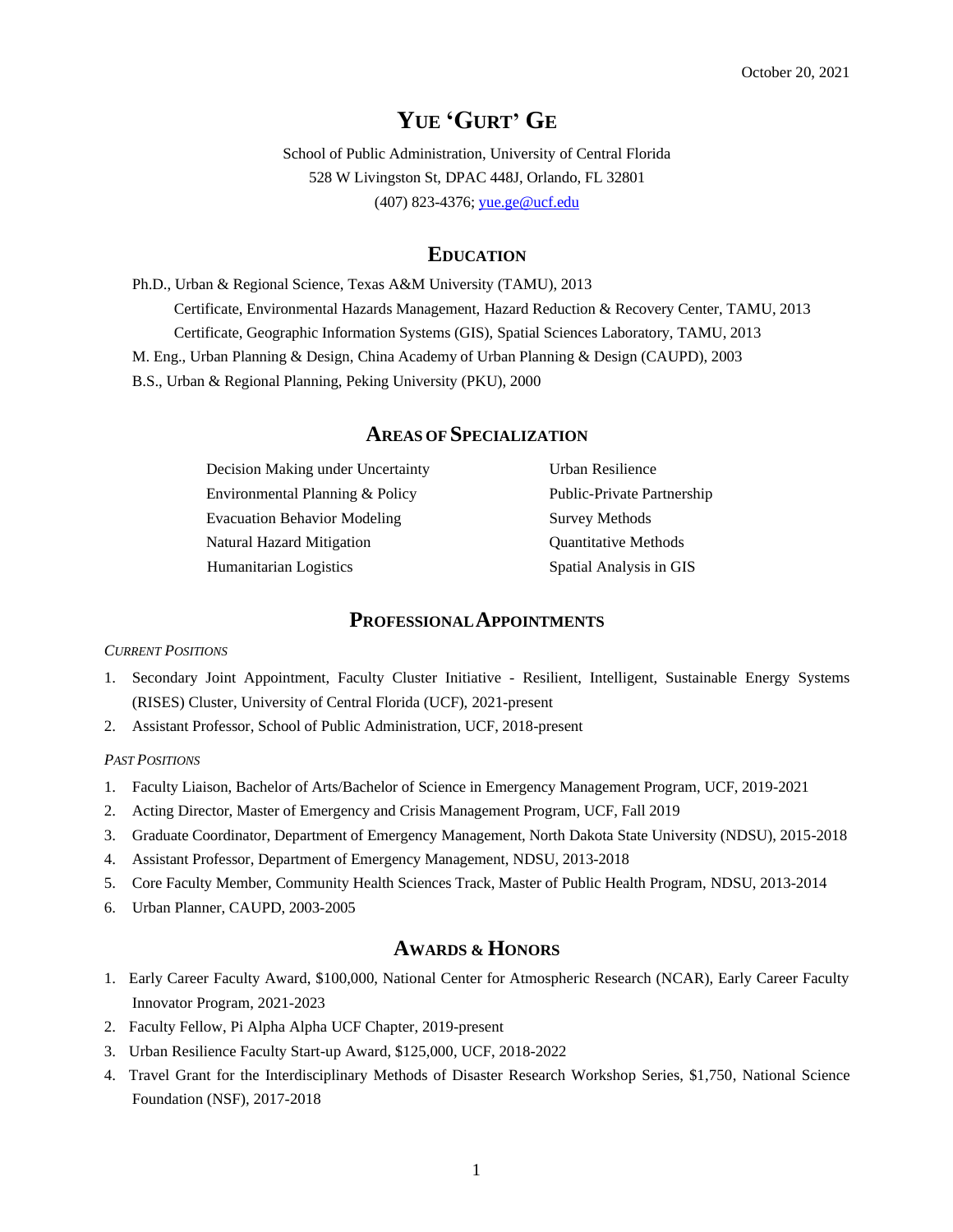## **GRANTS & CONTRACTS**

#### *EXTERNAL G&C* (**\$4.28M** in total; **\$1.25M** to Ge)

- 1. **PI.** *Communicating Hurricane Forecasts for the Critical Infrastructure Resilience in Florida*. \$100,000 (Cooperative Agreement # 1755088). **NCAR** (a major facility sponsored by the NSF), [Early Career Faculty](https://ncar.ucar.edu/what-we-offer/education-outreach/early-career-opportunities)  [Innovator Program.](https://ncar.ucar.edu/what-we-offer/education-outreach/early-career-opportunities) 2021-2023. Co-PI: Morss, R.
- 2. Core Team Member. *[County-Wide Disaster Resilience Plan](https://www.epa.gov/newsreleases/epa-provide-building-blocks-assistance-orange-county-florida)*. Technical assistance grant (non-monetary). **U.S. Environmental Protection Agency (EPA)**, [Building Blocks for Sustainable Communities Program.](https://www.epa.gov/smartgrowth/building-blocks-sustainable-communities) 2021-2022. Lead: Benavides, J. Core Team Members: Avery, L., Forsman, L., Castro, C., Rupert, J., & Torrealba, C.
- 3. **PI**. *[SCC-IRG Track 2: Leveraging Smart Technologies and Managing Community Resilience through Networked](https://www.nsf.gov/awardsearch/showAward?AWD_ID=1952792&HistoricalAwards=false)  [Communities and Cross-Sector Partnerships](https://www.nsf.gov/awardsearch/showAward?AWD_ID=1952792&HistoricalAwards=false)*. \$1,225,000 (Award # CMMI 1952792, 68% PI credit). **NSF**, [Smart](https://www.nsf.gov/funding/pgm_summ.jsp?pims_id=505364&org=CISE&from=home)  [and Connected Communities \(S&CC\) Program.](https://www.nsf.gov/funding/pgm_summ.jsp?pims_id=505364&org=CISE&from=home) 2020-2023. Co-PIs: Zobel, Wang, H., Wang, L., & Kapucu, N. Senior Personnel: Hall, J., Hasan, S., Martín, Y., & Cechowski, M.
- 4. Co-Lead. *[Assessing the Impacts of Social Distancing through Data Synthesis](https://converge.colorado.edu/resources/covid-19/working-groups/research-networks-methods-ethics/assessing-the-impacts-of-social-distancing-through-data-synthesis)*. \$1,000 (25% PI credit, \$250 to Ge). NSF-funded Social Science Extreme Events Research (SSEER) network and the CONVERGE facility, Natural Hazards Center at the University of Colorado, Boulder. COVID-19 Working Group for Public Health and Social Sciences Research. 2020. Lead: Hasan, S.
- 5. Co-PI. *Socioeconomic Impacts of the Satellite Enhanced Snowmelt Flood Predictions in the Red River of the North Basin*. \$249,969 (Award # NNX15AC47G, a ROSES A.45 Quantitative Benefits and Impacts supplemental grant to the ROSES 13-WATER13-0036 prime grant; 26% PI credit, \$64,573 to Ge). **National Aeronautics and Space Administration (NASA)**, [Water Resources Applied Sciences Program.](https://appliedsciences.nasa.gov/what-we-do/water-resources) 2017-2019. PI: Jacobs, J. Co-PIs: Lim, S. & Croope, S.V.
- 6. Co-PI. *[Bridging Information, Uncertainty and Decision-Making in Hurricanes Using an Interdisciplinary](https://www.nsf.gov/awardsearch/showAward?AWD_ID=1520338)  [Perspective](https://www.nsf.gov/awardsearch/showAward?AWD_ID=1520338)*. \$2,475,000 (Award # CMMI 1520338; 10% PI credit, \$249,943 to Ge). **NSF**, [Interdisciplinary](https://www.nsf.gov/pubs/2014/nsf14581/nsf14581.htm#:~:text=Hazards%20SEES%20is%20a%20program%20involving%20multiple%20NSF,to%20respond%20to%20and%20recover%20from%20resultant%20disasters.)  [Research in Hazards and Disasters \(Hazards SEES\)](https://www.nsf.gov/pubs/2014/nsf14581/nsf14581.htm#:~:text=Hazards%20SEES%20is%20a%20program%20involving%20multiple%20NSF,to%20respond%20to%20and%20recover%20from%20resultant%20disasters.) Program. 2015-2021. PI: Ukkusuri, S. Co-PIs: Murray-Tuite, P.M., Kulkarni, M., & Lee, S. Senior Personnel: Klenow, D.
- 7. Participating Faculty. Emergency Management Course Delivery Project. \$228,818 (14% PI credit, \$31,063 to Ge). University of Modern Sciences, Dubai, United Arab Emirates. 2015-2018. PI: Klenow, D.

#### *INTERNAL G&C* (**\$168.5K** in total)

- 1. **PI**. *Research Course Reassignment Incentive (RCRI)*. \$4,000. UCF College of Community Innovation and Education (CCIE). 2021.
- 2. **PI**. *Research Course Release Grant (RCRG)*. \$4,000. UCF CCIE. 2020.
- 3. **PI**. *Preeminent Postdoctoral Program (P<sup>3</sup> ) Matching Fund*. \$35,500. UCF College of Graduate Studies. 2019-2021.
- 4. **Awarded Faculty**. *Urban Resilience Faculty Start-up Award*. \$125,000. UCF. 2018-present.

## **MEDIA COVERAGE**

- *UCF Today*. [UCF Project Will Study Smart Tech to Improve Risk Communication in Central Florida.](https://www.ucf.edu/news/ucf-project-will-study-smart-tech-to-improve-risk-communication-in-central-florida/) Featured October 29th, 2020.
- *Science News*. [What Data Do Cities Like Orlando Need to Prepare for Climate Migrants?](https://www.sciencenews.org/article/climate-change-migrants-destination-cities-data-orlando?fbclid=IwAR07lTg3faspnTTntNBX2IpV-ucet_0AcK7Bqg9Ov1vo9FZOyILct73d2GM) Featured May 19<sup>th</sup>, 2020 and phone interviewed January  $24<sup>th</sup>$ , 2020.
- WDAY-ABC. [In Light of Hurricane Matthew, We Spoke to NDSU Professor Who's Been Investigating Hurricane](http://www.wday.com/news/north-dakota/4131966-light-hurricane-matthew-we-spoke-ndsu-professor-whose-been-investigating)  [Evacuations.](http://www.wday.com/news/north-dakota/4131966-light-hurricane-matthew-we-spoke-ndsu-professor-whose-been-investigating) Featured on October 7<sup>th</sup>, 2016.

Prairie Public Radio. Recorded talk about Hurricane Matthew Evacuation Behaviors. Featured October 7th, 2016.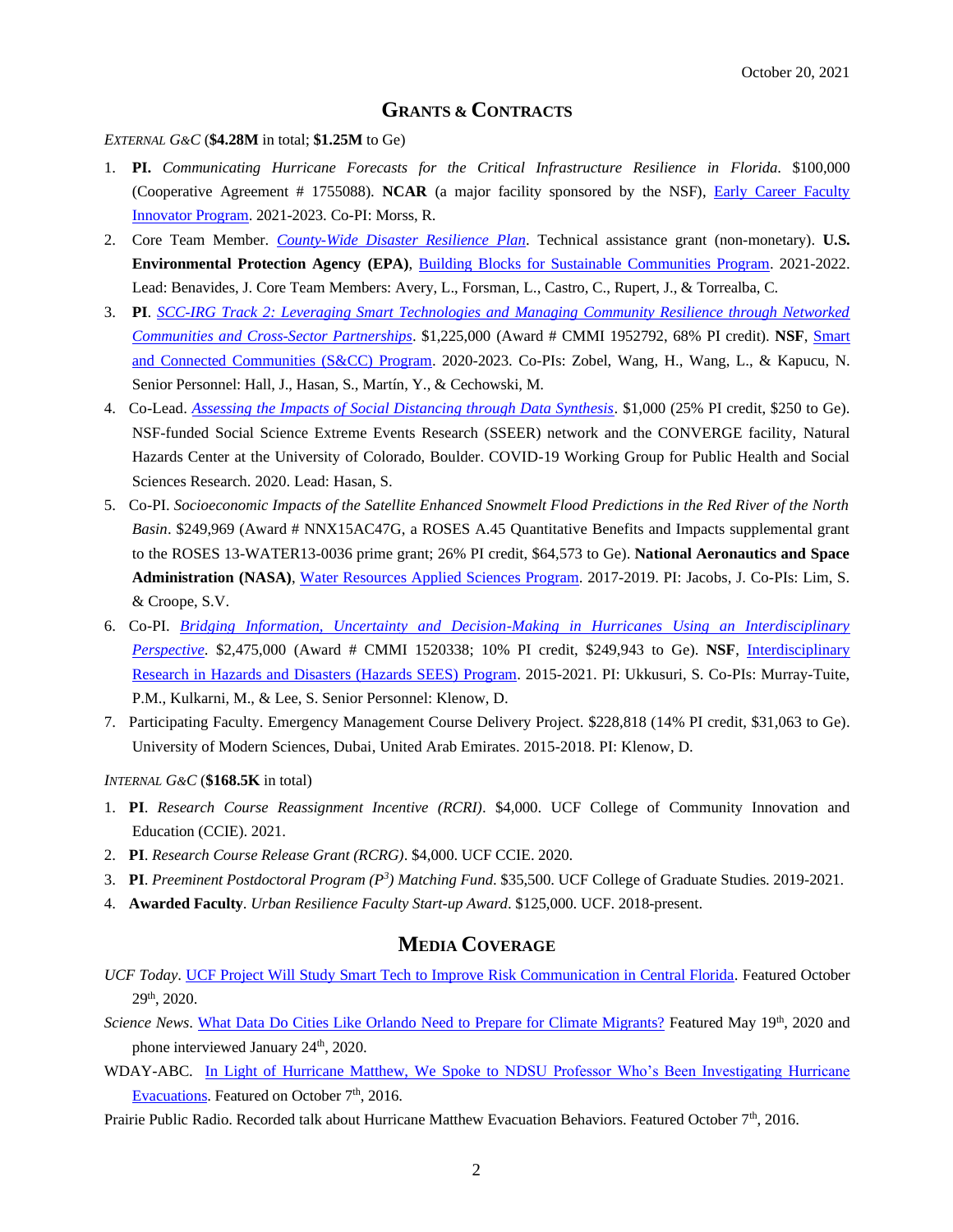*The Forum of Fargo-Moorhead*. [Hurricane Matthew Focus of Ambitious Study Involving NDSU Researcher.](http://www.inforum.com/news/4131996-hurricane-matthew-focus-ambitious-study-involving-ndsu-researcher) Featured October 8th, 2016. (**a front-page article on the number one newspaper in the Fargo-Moorhead Metropolitan Area**; **reprinted by newspapers in North Dakota and Internet news media nationwide**)

KVRR-Fox. Live talk in the Morning News. Featured October 10<sup>th</sup>, 2016.

*NDSU News*, Banner Stories. [NDSU Researchers to Study Hurricane Matthew Evacuation Decision-Making.](https://www.ndsu.edu/news/banner_stories/hurricanematthew/) Featured October  $10^{th}$  -  $31^{st}$ , 2016.

## **PUBLICATIONS**

( **†** my postdoctoral scholar, **\*** my graduate student, **<sup>+</sup>** my collaborator's graduate student)

#### *PEER-REVIEWED JOURNAL ARTICLES* (20)

Impact Factor - **IF** from a journal's official website; **\* IF** from academic-accelerator.com; H Index - **HI** from scimagojr.com

- 1. Kapucu, N., Ge, Y., <sup>†</sup>Martín, Y., & <sup>\*</sup>Williamson, Z. (in press). *Urban resilience: Building a sustainable and safe* [urban environment.](https://reader.elsevier.com/reader/sd/pii/S2664328621000012?token=553D324F00A169172581DF703C48386109EEC541EB4B2EBC82E49749479E6A37BB8EDBDD9EF5556382C33C0CF47AFCB6&originRegion=us-east-1&originCreation=20211015152217) *Urban Governance*. DOI: 10.1016/j.ugj.2021.09.001.
- 2. Murray-Tuite, P., **Ge, Y.**, Zobel, C., Nateghi, R., & Wang, H. (2021). [Critical time, space, and decision-making](https://onlinelibrary.wiley.com/doi/10.1111/risa.13380)  [agent considerations in human-centered interdisciplinary hurricane-related research.](https://onlinelibrary.wiley.com/doi/10.1111/risa.13380) *Risk Analysis*, *41*(7), 1218- 1226. An **invited** paper in the Special Issue on Interdisciplinary Theory, Methods, and Approaches for Hazards and Disaster Research. DOI: 10.1111/risa.13380. [IF: 4.000] [HI: 130]
- 3. **Ge, Y.**, Zobel, C., Murray-Tuite, P., Nateghi, R., & Wang, H. (2021). [Building an interdisciplinary team for](https://onlinelibrary.wiley.com/doi/10.1111/risa.13280)  [disaster response research: A data-driven approach.](https://onlinelibrary.wiley.com/doi/10.1111/risa.13280) *Risk Analysis*, *41*(7), 1145-1151. An **invited** paper in the Special Issue on Interdisciplinary Theory, Methods, and Approaches for Hazards and Disaster Research. DOI: 10.1111/risa.13280. [IF: 4.000] [HI: 130]
- 4. **<sup>+</sup>** Li, Z., Wei, J., & **Ge, Y.** (2021). [Local support for the corporate new investment project: The roles](https://link.springer.com/article/10.1007/s10490-021-09779-5?utm_medium=affiliate&utm_source=commission_junction&utm_campaign=3_nsn6445_brand_PID100357191&utm_content=de_textlink) of corporate [reputation, project's CSR behavior and residential income level.](https://link.springer.com/article/10.1007/s10490-021-09779-5?utm_medium=affiliate&utm_source=commission_junction&utm_campaign=3_nsn6445_brand_PID100357191&utm_content=de_textlink) *Asia Pacific Journal of Management*. DOI: 10.1007/s10490-021-09779-5. [IF: 5.616] [HI: 78]
- 5. †Martín, Y., Li, Z., **Ge, Y.**, & Huang, X. (2021). [Introducing Twitter daily estimates of residents and non-residents](https://www.mdpi.com/2076-0760/10/6/227)  [at the county level.](https://www.mdpi.com/2076-0760/10/6/227) *Social Sciences*, *10*(6), 227. DOI: [10.3390/socsci10060227.](http://dx.doi.org/10.3390/socsci10060227) [<sup>\*</sup>IF: 1.192] [HI: 19]
- 6. \* Iman, S. & **Ge, Y.** (2021). [University public-private partnerships for addressing student emergency needs: A](https://wmpllc.org/ojs/index.php/jem/article/view/2948)  [literature review.](https://wmpllc.org/ojs/index.php/jem/article/view/2948) *Journal of Emergency Management*, *19*(2), 209-219. DOI: 10.5055/jem.0543. [ \* IF: 0.567] [HI: 10]
- 7. Lee, S., **<sup>+</sup>** Benedict, B., **Ge, Y.**, Murray-Tuite, P., & Ukkusuri, S. (2021). [An application of media and network](https://asistdl.onlinelibrary.wiley.com/doi/10.1002/asi.24456)  [multiplexity theory to the structure and perceptions of information environments in hurricane evacuation.](https://asistdl.onlinelibrary.wiley.com/doi/10.1002/asi.24456) *Journal of the Association for Information Science and Technology*, *72*(7), 885-900. DOI: 10.1002/asi.24456. [IF: 2.687] [HI: 145]
- 8. **<sup>+</sup>** Ling, L., Murray-Tuite, P., Lee, S., **Ge, Y.**, & Ukkusuri, S. (2021). Role of [uncertainty and social networks](https://journals.sagepub.com/doi/10.1177/0361198120962801) on [shadow evacuation behavior](https://journals.sagepub.com/doi/10.1177/0361198120962801) in hurricanes. *Transportation Research Record: Journal of the Transportation Research Board*, *2675*(3), 53-64. DOI: 10.1177/0361198120962801. [IF: 1.560] [HI: 119]
- 9. *<sup>+</sup>* Alawadi, R., Murray-Tuite, P., *<sup>+</sup>* Marasco, D., Ukkusuri, S., & **Ge, Y.** (2020). [Determinants of full and partial](https://www.sciencedirect.com/science/article/pii/S1361920919309903)  [household evacuation decision making in Hurricane Matthew.](https://www.sciencedirect.com/science/article/pii/S1361920919309903) *Transportation Research Part D: Transport and Environment*, *83*, 102313. DOI: [10.1016/j.trd.2020.102313.](https://doi.org/10.1016/j.trd.2020.102313) [IF: 5.495] [HI: 99]
- 10. Damera, A., *<sup>+</sup>* Gehlot, H., Ukkusuri, S.V., Murray-Tuite, P., **Ge, Y.**, & Lee, S. (2020). [Estimating the sequencing of](https://www.degruyter.com/document/doi/10.1515/jhsem-2018-0071/html)  [evacuation destination and accommodation type in hurricanes.](https://www.degruyter.com/document/doi/10.1515/jhsem-2018-0071/html) *Journal of Homeland Security and Emergency Management*, *17*(1), 20180071. DOI: [10.1515/jhsem-2018-0071.](https://doi.org/10.1515/jhsem-2018-0071) [IF: 1.258] [HI: 24]
- 11. \*Savitt, A. & **Ge, Y.** (2019). [Intra-family decision making in disaster evacuations: A literature review.](https://drive.google.com/drive/folders/1l5aEtV7P4e3pv78KdbQ_HbfCtFdbFMV4) *Family Science Review*, *23*(3), 39-54.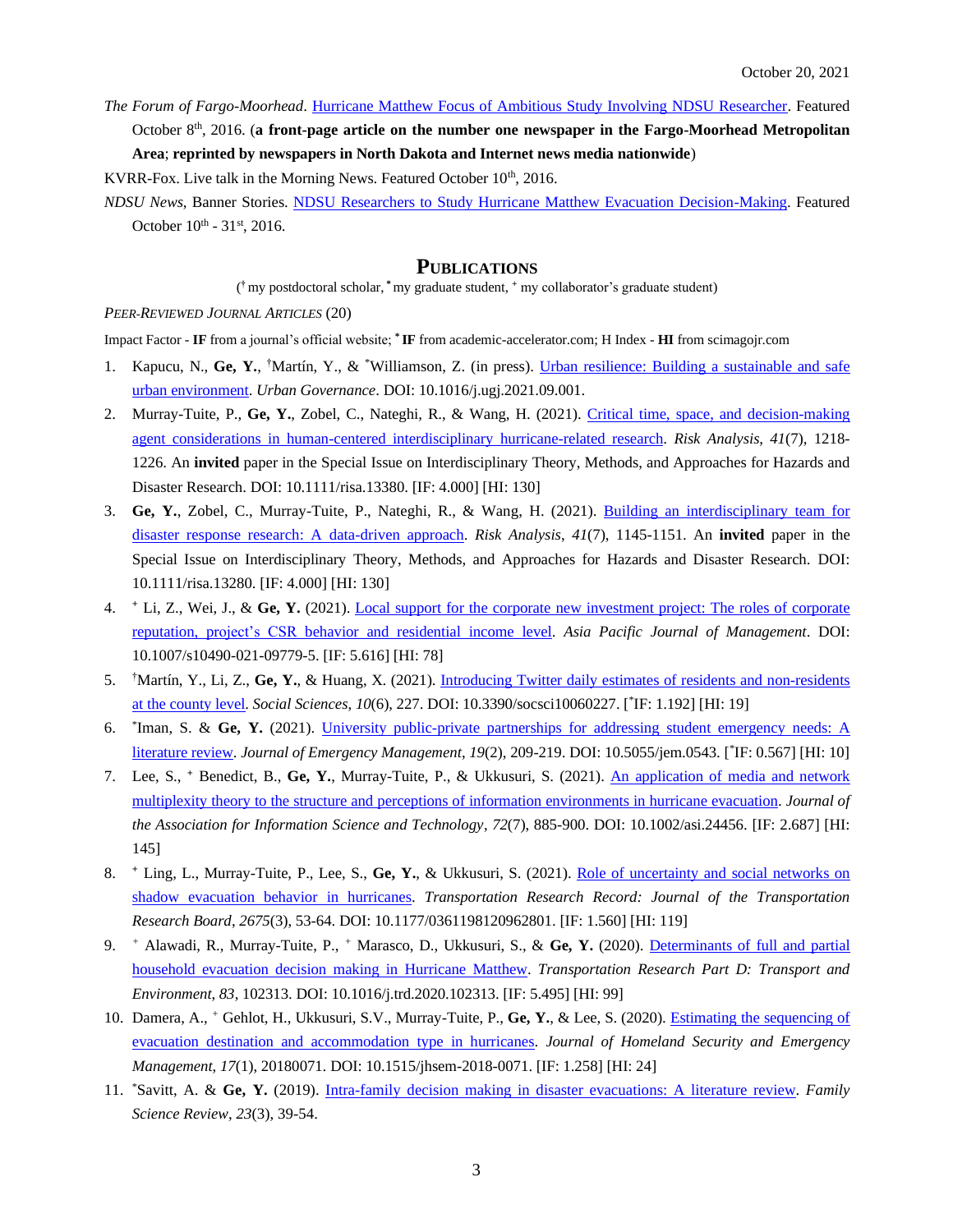- 12. Wei, H.-L., Lindell, M.K., Prater, C.S., Wei, J., <sup>+</sup> Wang, F., & **Ge, Y.** (2018)[. Perceived stakeholder characteristics](http://ijmed.org/articles/739/download/)  [and protective action for influenza emergencies: A comparative study of respondents in the United States and](http://ijmed.org/articles/739/download/)  [China.](http://ijmed.org/articles/739/download/) *International Journal of Mass Emergencies and Disasters*, *36*(1), 52-70. [IF: 1.353] [HI: 3]
- 13. Wei, J., <sup>+</sup> Wang, F., Huang, S.-K., Lindell, M.K., **Ge, Y.,** & Wei, H.-L. (2018). [Public reactions to the 2013](https://www.tandfonline.com/doi/full/10.1080/13669877.2016.1247377)  [Chinese H7N9 influenza outbreak: Perceptions of risk, stakeholders, and protective actions.](https://www.tandfonline.com/doi/full/10.1080/13669877.2016.1247377) *Journal of Risk Research*, *21*(7), 809-833. DOI: 10.1080/13669877.2016.1247377. [IF: 2.583] [HI: 61]
- 14. Saginor, J. & **Ge, Y.** (2017). [Do hurricanes matter? A case study of the residential real estate market in Brunswick](https://www.emerald.com/insight/content/doi/10.1108/IJHMA-06-2016-0045/full/html)  [County, North Carolina.](https://www.emerald.com/insight/content/doi/10.1108/IJHMA-06-2016-0045/full/html) *International Journal of Housing Markets and Analysis*, *10*(3), 352-370. DOI: 10.1108/IJHMA-06-2016-0045. [ \* IF: 1.259] [HI: 19]
- 15. <sup>+</sup> Cheng, P., Wei, J., & **Ge, Y.** (2017). [Who should be blamed? The attribution of responsibility for a city smog](https://link.springer.com/article/10.1007/s11069-016-2597-1)  [event in China.](https://link.springer.com/article/10.1007/s11069-016-2597-1) *Natural Hazards*, *85*(2), 669-689. DOI: 10.1007/s11069-016-2597-1. [IF: 3.102] [HI: 105]
- 16. **Ge, Y.** & Lindell, M.K. (2016). [County planners' perceptions of land use planning tools for environmental hazard](https://journals.sagepub.com/doi/10.1177/0265813515594810)  [mitigation: A survey in the U.S. Pacific states.](https://journals.sagepub.com/doi/10.1177/0265813515594810) *Environment and Planning B: Planning and Design*, *43*(4), 716-736. DOI: 10.1177/0265813515594810. [IF: 3.619] [HI: 90]
- 17. Chintapalli, V., Tao, W., Meng, Z., Zhang, K., Kong, J., & **Ge, Y.** (2016). [A comparative study of spreadsheet](https://www.hindawi.com/journals/misy/2016/9816152/)  [applications on mobile devices.](https://www.hindawi.com/journals/misy/2016/9816152/) *Mobile Information Systems*, *2016*, Article ID 9816152. DOI: 10.1155/2016/9816152. [IF: 1.802] [HI: 34]
- 18. **Ge, Y.**, Peacock, W.G., & Lindell, M.K. (2011). [Florida households' expected responses to hurricane hazard](https://onlinelibrary.wiley.com/doi/10.1111/j.1539-6924.2011.01606.x)  [mitigation incentives.](https://onlinelibrary.wiley.com/doi/10.1111/j.1539-6924.2011.01606.x) *Risk Analysis*, *31*(10), 1676-1691. **Reprinted** in *Risk Analysis*, [Virtual Special Issue](https://onlinelibrary.wiley.com/doi/toc/10.1111/(ISSN)4242-1117.hurricane-flooding-disasters) [\(September 2017\): Preparing for, Responding to, and Recovering from Hurricane Flooding Disasters.](https://onlinelibrary.wiley.com/doi/toc/10.1111/(ISSN)4242-1117.hurricane-flooding-disasters) DOI: 10.1111/j.1539-6924.2011.01606.x. [IF: 4.000] [HI: 130]
- 19. **Ge, Y.**, Gu, Y, & Deng, W. (2010). [Evaluating China's national post-disaster plans: The 2008 Wenchuan](https://link.springer.com/article/10.3974/j.issn.2095-0055.2010.02.003)  [Earthquake's recovery and reconstruction planning.](https://link.springer.com/article/10.3974/j.issn.2095-0055.2010.02.003) *International Journal of Disaster Risk Science*, *1*(2), 17-27. DOI: 10.3974/j.issn.2095-0055.2010.02.003. [IF: 3.727] [HI: 29]
- 20. Gui, X. & **Ge, Y.** (2005). Funds for conservation of historic district. *City Planning Review*, 29(7), 79-83. (in Chinese)

*PEER-REVIEWED CONFEFENCE PROCEEDINGS (1)*

21. Pamuksu, D., Zobel, C., & **Ge, Y.** (2021). [Analysis of Orange County 311 system service requests during the](http://idl.iscram.org/files/duygupamukcu/2021/2326_DuyguPamukcu_etal2021.pdf)  [COVID-19 pandemic.](http://idl.iscram.org/files/duygupamukcu/2021/2326_DuyguPamukcu_etal2021.pdf) *Proceeding of the 18 th Annual Conference on Information Systems for Crisis Response and Management (ISCRAM 2021).*

*EDITOR-REVIEWED BOOK CHAPTERS (2)*

- 22. Page, S. & **Ge, Y.** (2009). [Transport and tourism: A symbiotic relationship?](https://sk.sagepub.com/reference/hdbk_tourism/n21.xml) In T. Jamal & M. Robinson (Eds), *The Sage handbook of tourism studies*. Sage Publications. DOI: 10.4135/9780857021076.n21.
- 23. Gao, X. & **Ge, Y.** (2008). A comparative study on urban land use and sprawl of foreign and Chinese cities: A case study of Baotou, China. In B. Wu & Z. Song (Eds.), *Tourism development and public administration*. China Travel & Tourism Press. (in Chinese)

*TECHNICAL REPORTS (3)*

- 24. Kapucu, N., Ge, Y., <sup>†</sup>Martín, Y., & \*Williamson, Z. (2020). Urban resilience: Building a sustainable and safe urban [environment.](https://ucfurbanresilience.files.wordpress.com/2020/09/uri-white-paper-1.pdf) A White Paper of the Urban Resilience Initiative, School of Public Administration at UCF.
- 25. Hasan, S., **Ge, Y.**, Eluru, N., Dong, Z., Hu, Q., Cebrian, M., Stevens, K., Foster, A., Gedeon, M., Nottingham, D., Guo, Z., Rivera, F., & Emrich, C. (2020). [Assessing the impacts of social distancing through data synthesis.](https://converge.colorado.edu/v1/uploads/images/assessing_the_impacts_of_social_distancing_through_data_synthesis-1594478563271.pdf) COVID-19 Working Group for Public Health and Social Sciences Research, Research Agenda-Setting Paper.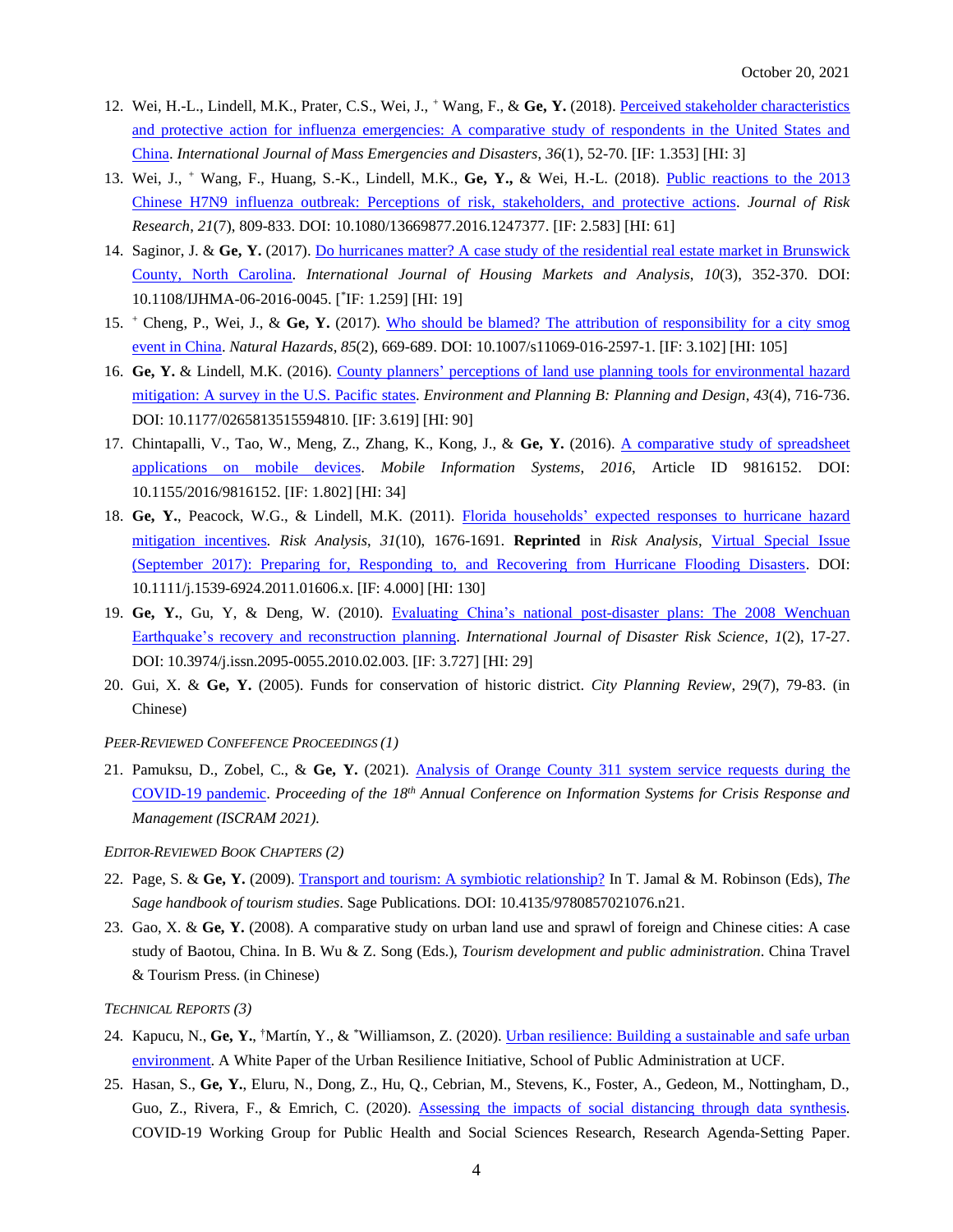National Science Foundation-funded Social Science Extreme Events Research (SSEER) network and the CONVERGE facility, Natural Hazards Center at the University of Colorado, Boulder.

26. Lindell, M.K., **Ge, Y.**, Huang, S.-K., Prater, C.S., Wu, H.-C, & Wei, H.-L. (2013). [Behavioral study, Valley](http://hrrc.arch.tamu.edu/publications/research%20reports/ValleyBehavioralStudy.pdf)  [hurricane evacuation study, Willacy, Cameron, and Hidalgo Counties, Texas.](http://hrrc.arch.tamu.edu/publications/research%20reports/ValleyBehavioralStudy.pdf) A final report for the Gulf Coast Cooperative Ecosystems Studies Unit, U.S. Army Corps of Engineers (Cooperative Agreement #W912HZ-12-2- 0006).

*JOURNAL ARTICLES UNDER REVIEW (4)*

- 27. Lim, S.H., **Ge, Y.**, Jacobs, J., & Jia, X. Measuring the economic benefits of advanced technology use for river flood forecasting. (2 nd R&R to *Journal of Flood Risk Management*) [IF: 3.884] [HI: 36]
- 28. <sup>+</sup> Adjei, E., Murray-Tuite, P., **Ge, Y.**, Ukkusuri, S. & Lee, S. Estimating hurricane evacuation destination and accommodation type selection with perceived certainty variables. (R&R to *Transportation Research Part D: Transport and Environment*) [IF: 5.495] [HI: 99]
- 29. <sup>+</sup> Adjei, E., Murray-Tuite, P., Bian, R., Ukkusuri, S., **Ge, Y.**, & Lee, S. Households' evacuation-related first decisions. (under R&R with *Risk Analysis*) [IF: 4.000] [HI: 130]
- 30. Huang, X., †Martín, Y., Wang, S., Zhang, M., Gong, X., **Ge, Y.**, & Li, Z. The promise of excess mobility analyses: Measuring episodic-mobility with geotagged social media data. (under R&R with *Cartography and Geographic Information Science*) [IF: 3.227] [HI: 57]

## **CONFERENCE PRESENTATIONS**

( **†** my postdoctoral scholar, **\*** my graduate student, **<sup>+</sup>** my collaborator's graduate student)

*INVITED PANELS & PRESENTATIONS (8)*

- **Ge, Y.** (moderator) (2021). Approaches to risk communication. 2021 International Research Committee on Disasters Researchers Meeting. (virtual panel)
- **Ge, Y.** (2021). Leveraging smart technologies and managing community resilience through networked communities and cross-sector partnerships. 2021 NSF Smart & Connected Communities Principal Investigators' Meeting. April 8, 2021. (virtual lightning talk session)
- **Ge, Y.** (moderator) (2021). UCF's Urban Resilience Initiative: Finding balanced and sustainable solutions to complex problems through interdisciplinary research  $\&$  community-university partnerships. 15<sup>th</sup> Annual Public Administration Research Conference. March 19, 2021. School of Public Administration, UCF. (virtual panel)
- **Ge, Y.** (2020). [Ready to receive: How central Florida is preparing for migration.](https://www.youtube.com/watch?v=tcs0UtMdDB0) Higher Ground: Building the Cities We Need for Climate Change. December 1, 2020. NewCities Foundation and City of Orlando. (virtual panel)
- **Ge, Y.** (2020). Interdisciplinary and community-engaged urban resilience research. e-LED Talks. November 10, 2020. College of Community Innovation and Education, UCF. (virtual panel)
- **Ge, Y.** (facilitator) (2020). Infrastructure, buildings and planning roundtable session. Tourism 2030: Building a More Sustainable and Resilient Future. May 14-15, 2020, Orlando, FL. Rosen College of Hospitality Management, UCF. (conference was cancelled due to COVID-19)
- **Ge, Y.**, Zobel, C., Murray-Tuite, P., Nateghi, R., & Wang, H. (2018). Building an interdisciplinary team for disaster response research: A data-driven approach. NSF Interdisciplinary Methods of Disaster Research Workshop – Part II, Boulder, CO.
- Murray-Tuite, P., **Ge, Y.**, Zobel, C., Nateghi, R., & Wang, H. (2018). Critical time, space, and agent considerations for data and modeling in interdisciplinary hazards and disasters research. NSF Interdisciplinary Methods of Disaster Research Workshop – Part II, Boulder, CO.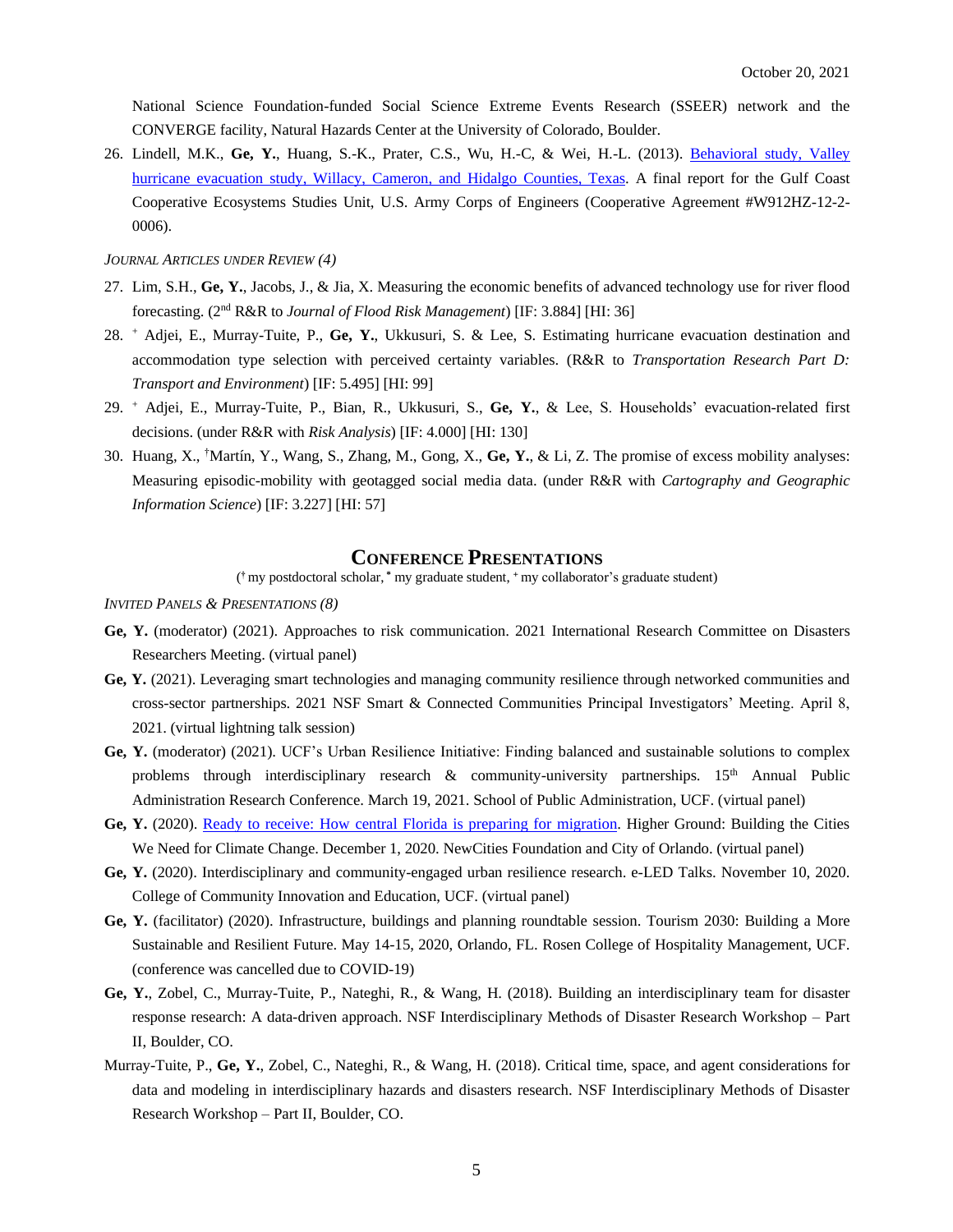#### *PEER-REVIEWED PRESENTATIONS (32)*

- <sup>+</sup> Verma, R., Shen, J., Murray-Tuite, P., Lee, S., **Ge, Y.**, & Ukkusuri, S. V. (accepted). How hurricane evacuation dynamic decision-making progresses with evacuation information seeking behavior. Transportation Research Board 101<sup>st</sup> Annual Meeting, Washington, DC.
- Zobel, C., Venkatesh, V., <sup>+</sup> Pamuksu, D., & **Ge, Y.** (2021). Calling 311 during COVID: Improving the effectiveness of information access during a disaster. UTSA Disaster Management Workshop. October 2021. (virtual conference upon abstract acceptance for a special issue call on Unleashing the Power of Information Technology for Strategic Management of Disasters in the journal, *Information Systems Research* [IF: 5.207] [HI: 159])
- \* Iman, S. & **Ge, Y.** (2021). The role of public-private partnerships in IT-enhanced risk communication and community resilience. 2021 International Research Committee on Disasters Researchers Meeting. July 15-16, 2021. (virtual conference)
- <sup>+</sup> Pamuksu, D., Zobel, C., & **Ge, Y.** (2021). Analysis of Orange County 311 system service requests during the COVID-19 pandemic. 18<sup>th</sup> Annual Conference on Information Systems for Crisis Response and Management (ISCRAM 2021). May 23-26, 2021. (virtual conference)
- Zobel, C., <sup>+</sup> Pamuksu, D., & **Ge, Y.** (2021). 311 Non-emergency call system reactions to COVID-19 pandemic. 2021 Production and Operations Management Society (POMS) Annual Conference. May 5, 2021. (virtual conference)
- Ge, Y. (2021). NSF Smart & Connected Communities grant proposal and updates. 15<sup>th</sup> Annual Public Administration Research Conference. March 19, 2021. School of Public Administration, UCF. (virtual conference)
- Ge, Y., <sup>†</sup>Martín, Y., <sup>\*</sup>Iman, S. (presenter), & Lim, S.H. (2020). Understanding perceived economic value of the satellite enhanced snowmelt flood predictions. 2020 International Research Committee on Disasters Researchers Meeting. (virtual conference)
- †Martín, Y., Li, Z., & **Ge, Y.** (2020). Towards real-time population estimates: Introducing Twitter daily estimates of residents and non-residents at the county level. Population Association of America Annual Meeting. (virtual conference)
- **Ge, Y.** (2020). Hurricane evacuation policy implementation: A three-way comparison. (2020). American Society for Public Administration Annual Conference, Anaheim, CA. (accepted; conference was cancelled due to COVID-19)
- †Martín, Y., Li, Z., & **Ge, Y.** (2020). The promise of excess mobility analyses: Measuring episodic-mobility through geotagged social media. Annual Meeting of the American Association of Geographers. (virtual conference)
- †Martín, Y., Li, Z., & **Ge, Y.** (2020). The promise of excess mobility analyses: Measuring episodic-mobility through geotagged social media. 14<sup>th</sup> Annual UCF Public Administration Research Conference, Orlando, FL. (accepted; conference was cancelled due to COVID-19)
- Lee, S., <sup>+</sup> Benedict, B.C., Murray-Tuite, P.M., & **Ge, Y.** (2020). Network structure of information environments and perceptions of uncertainty in hurricane evacuation decision making. 2020 Annual International Crisis & Risk Communication Conference, Orlando, FL.
- Klenow, D. J., Ge, Y. (presenter), *"Savitt, A., & "Iman, S.* (2020). The role of county emergency managers in hurricane evacuation: Planning in a context of uncertainty. 2020 Florida Emergency Preparedness Association (FEPA) Annual Meeting, Daytona Beach, FL.
- **Ge, Y.**, \* Iman, S., & Szmerekovsky, J. (2019). Managing humanitarian logistics through public-private partnership: A collaborative decision-making approach to the pre-positioning of hurricane relief kits. 2019 INFORMS Annual Meeting, Seattle, WA.
- Klenow, D. J., Ge, Y. (presenter), *"Savitt, A., & "Iman, S.* (2019). The role of county emergency managers in hurricane evacuation decision-making: Negotiating the uncertainty continuum. 2019 International Research Committee on Disasters Researchers Meeting, Broomfield, CO.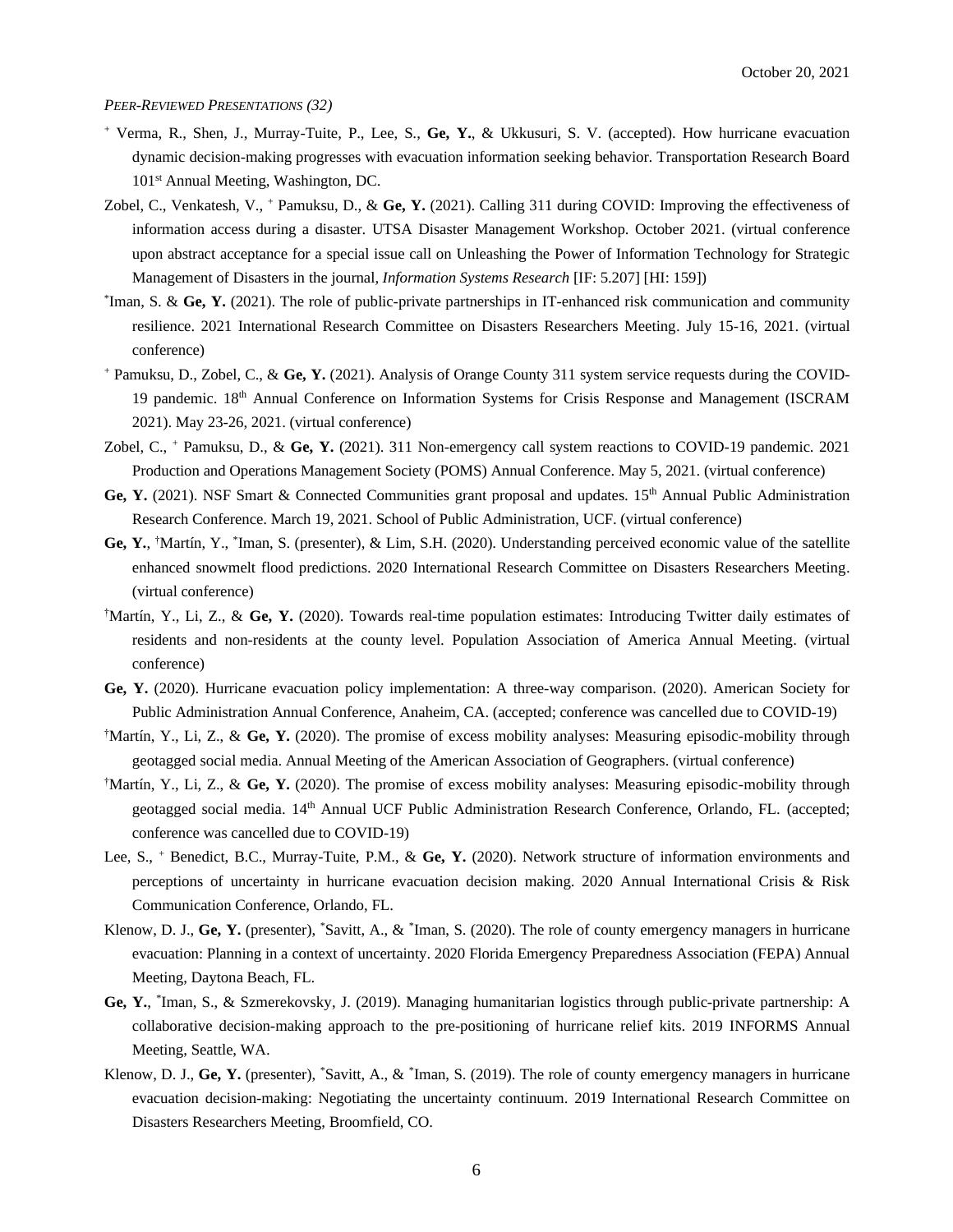- <sup>+</sup> Marasco, D., Murray-Tuite, P., Ukkusuri, S., Lee, S., & **Ge, Y.** (2019). Multinomial random parameter modeling of first decisions made by households during the approach of Hurricane Matthew. 2019 International Research Committee on Disasters Researchers Meeting, Broomfield, CO.
- \* Iman, S., **Ge, Y.**, & Szmerekovsky, J. (2019). Public-private partnerships to address student emergency preparedness and response needs: A preliminary proposal for the Hurricane Irma case study. 13<sup>th</sup> Annual UCF Public Administration Research Conference, Orlando, FL.
- **Ge, Y.** & \*Savitt, A. (2018). Unveiling the myths of intra-family decision making in Hurricane Matthew evacuation. 2018 International Research Committee on Disasters Researchers Meeting, Broomfield, CO.
- Murray-Tuite, P., **Ge, Y.**, Lee, S., <sup>+</sup> Ali, A., <sup>+</sup> Marasco, D., Ukkusuri, S. V., & \*Savitt, A. (2018). Uncertainty and information flow in hurricane evacuation decision-making: A preliminary conceptual representation. 2018 International Research Committee on Disasters Researchers Meeting, Broomfield, CO.
- Jacobs, J., Moser, P., Croope, S. (presenter), Lim, S., & **Ge, Y.** (2018). Economic benefits and impacts of the satellite enhanced snowmelt flood predictions in the Red River of the North Basin (RRB): Hazus-MH Basic Application. Florida Hazus User Group.
- \*Hyde, J. & **Ge, Y.** (2017). Uncertainty in hurricane forecasts and communication: A survey on the perspective of operational meteorologists. 2017 National Weather Association Meeting, Garden Grove, CA.
- **Ge, Y.**, \*Hyde, J., & \*Savitt, A. (2017). Uncertainty in hurricane evacuation decision making: A progress report of the NSF Hazards SEES project. Michael K. Lindell Hazards Researchers Workshop, Seattle, WA.
- \*Hyde, J. & **Ge, Y.** (2016). Avoiding the "windshield-wiper" effect: A meteorologist survey of hurricane track forecast uncertainty. 2016 International Research Committee on Disasters Researchers Meeting, Broomfield, CO.
- **Ge, Y.**, Huang, S.-K., Lindell, M.K., Prater, C.S., Wu, H.-C., & Wei, H.-L. (2016). Hurricane evacuation expectations in the Lower Rio Grande Valley. 2016 National Evacuation Conference, New Orleans, LA.
- Huang, S.-K., **Ge, Y.**, Lindell, M.K., Prater, C.S., \*Hyde, J., Wu, H.-C., & Wei, H.-L. (2016). The inequality of hurricane evacuation logistics between urban and rural residents. 2016 National Evacuation Conference, New Orleans, LA.
- **Ge, Y.** (2015). Black gold or fire balls: A risk analysis of the train derailment and oil explosion emergency in Casselton, North Dakota. 17th Emergency Management Higher Education Symposium, Emmitsburg, MD.
- **Ge, Y.**, Huang, S.-K., Lindell, M.K., Prater, C.S., & Wu, H.-C. ( 2014). Vulnerability and hurricane evacuation expectations in the Lower Rio Grande Valley. 2014 International Research Committee on Disasters Researchers Meeting, Broomfield, CO.
- **Ge, Y.** & Lindell, M.K. (2012). Coastal planners' perceptions of land use planning tools in the U.S. Pacific coastal counties. Social Coast Forum 2012: Social Science for Coastal Decision-Making, NOAA Coastal Service Center, Charleston, SC.
- **Ge, Y.** & Lindell, M.K. (2011). Modeling planners' perceptions of land use planning tools in plan making processes: A planners' survey in the U.S. Pacific states. 52nd Conference of Association of Collegiate Schools of Planning, Salt Lake City, UT.
- **Ge, Y.** & Lindell, M.K. (2011). Do better land use tools result in less natural hazard damage? An examination of planners' perceptions. 2011 International ResearchCommittee on Disasters Researchers Meeting, Broomfield, CO.
- **Ge, Y.** & Lindell, M.K. ( 2010). Do better land use tools result in less natural hazard damage? Perspectives from urban planners. 51st Conference of Association of Collegiate Schools of Planning, Minneapolis, MN.
- **Ge, Y.**, Peacock, W.G. (presenter), & Lindell, M.K. (2009). Florida households' responses to hurricane mitigation incentives. 50<sup>th</sup> Conference of Association of Collegiate Schools of Planning, Crystal City, VA.

*PEER-REVIEWED POSTERS (12)*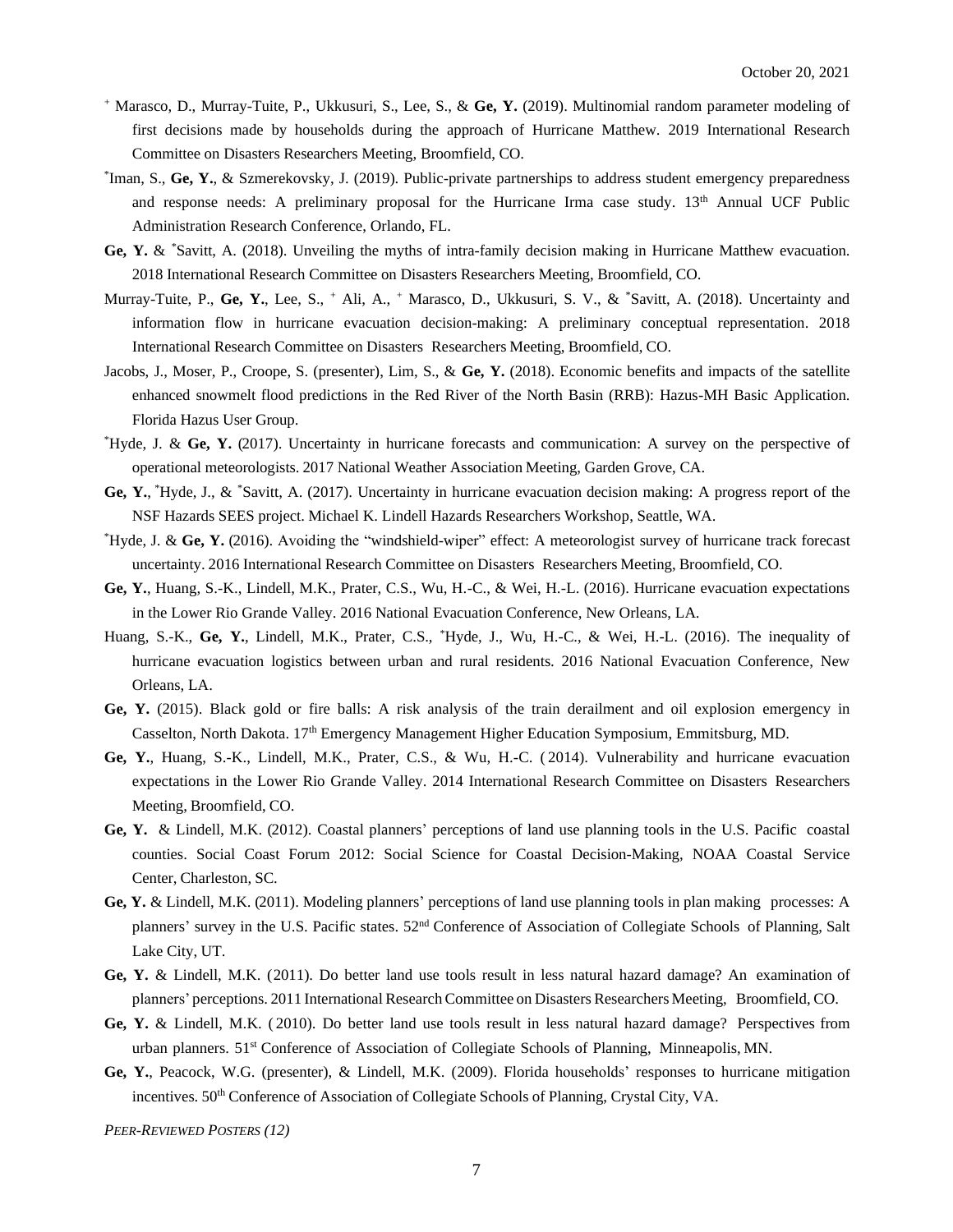- + Jaiswal, M., Huang, S.-K., Kushma, J., Jerolleman, A., Prater, C., **Ge, Y.**, & Lindell, M.K. (2021). Determinants of residents' shadow evacuation intention in the Rio Grande Valley, Texas. 46<sup>th</sup> Annual Natural Hazards Research & Application Workshop, Broomfield, CO. (virtual conference)
- **Ge, Y.** (2021). Leveraging smart technologies and managing community resilience through networked communities and cross-sector partnerships. 2021 NSF Smart & Connected Communities Principal Investigators' Meeting. (virtual poster session)
- <sup>+</sup> Ling, L., Murray-Tuite, P., Lee, S., **Ge, Y.**, & Ukkusuri, S. (2020). Do information uncertainty and social network contribute to shadow evacuation and non-compliance behavior? 99<sup>th</sup> Transportation Research Board Annual Meeting, Washington, DC.
- <sup>+</sup> Alawadi, R., Bian, R., Murray-Tuite, P., Ukkusuri, S., & **Ge, Y.** (2020). A zero truncated Poisson model of the number of household vehicles used to evacuate from Hurricane Matthew. 99<sup>th</sup> Transportation Research Board Annual Meeting, Washington, DC.
- Ukkusuri, S., Murray-Tuite, P., Lee, S., **Ge, Y.**, Klenow, D.J., <sup>+</sup> Gehlot, H., <sup>+</sup> Marasco, D., <sup>+</sup> Shen, J., <sup>+</sup> Alawadi, R., \*\*Savitt, A., & \*\*Iman, S. (2019). The Hazards SEES project: Collaborative research concerning transportation and behavior in hurricanes evacuation scenarios.  $44<sup>th</sup>$  Annual Natural Hazards Research & Application Workshop, Broomfield, CO.
- Abhishek, D., <sup>+</sup> Gehlot, H., Ukkusuri, S.V., Murray-Tuite, P., **Ge, Y.**, & Lee, S. (2019). Evacuation decision making in hurricanes. 98<sup>th</sup> Transportation Research Board Annual Meeting, Washington, DC.
- Lim, S. H., Ge, Y., Jia, X., Jacobs, J., & Schroeder, R. (presenter). (2018). Socioeconomic impacts of the satellite enhanced snowmelt flood predictions in the Red River of the North Basin. 2018 American Geophysical Union Fall Meeting, Washington, DC.
- \*Hyde, J. & **Ge, Y.** (2016). Avoiding the "windshield-wiper" effect: A meteorologist survey of hurricane track forecast uncertainty. 41<sup>st</sup> Annual Natural Hazards Research & Application Workshop, Broomfield, CO.
- Yan, J. & Ge, Y. (2016). Path optimization of relief supplies delivery in unconventional emergencies. 41<sup>st</sup> Annual Natural Hazards Research & Application Workshop, Broomfield, CO.
- Huang, S.-K., **Ge, Y.**, Lindell, M.K., Prater, C.S., & Wu, H.-C. (2013). Households' hurricane evacuation expectations in Lower Rio Grande Valley. 38<sup>th</sup> Annual Natural Hazards Research & Application Workshop, Broomfield, CO.
- **Ge, Y.** & Lindell, M.K. (2011). Modeling planners' perceptions of land use planning tools in the U.S. Pacific states. 36th Annual Natural Hazards Research & Application Workshop, Broomfield, CO.
- **Ge, Y.**, Peacock, W.G., & Lindell, M.K. (2009). Design hazard mitigation incentives for local residents: Florida single-family household response to hurricane mitigation incentives.  $34<sup>th</sup>$  Annual Natural Hazards Research & Application Workshop, Broomfield, CO.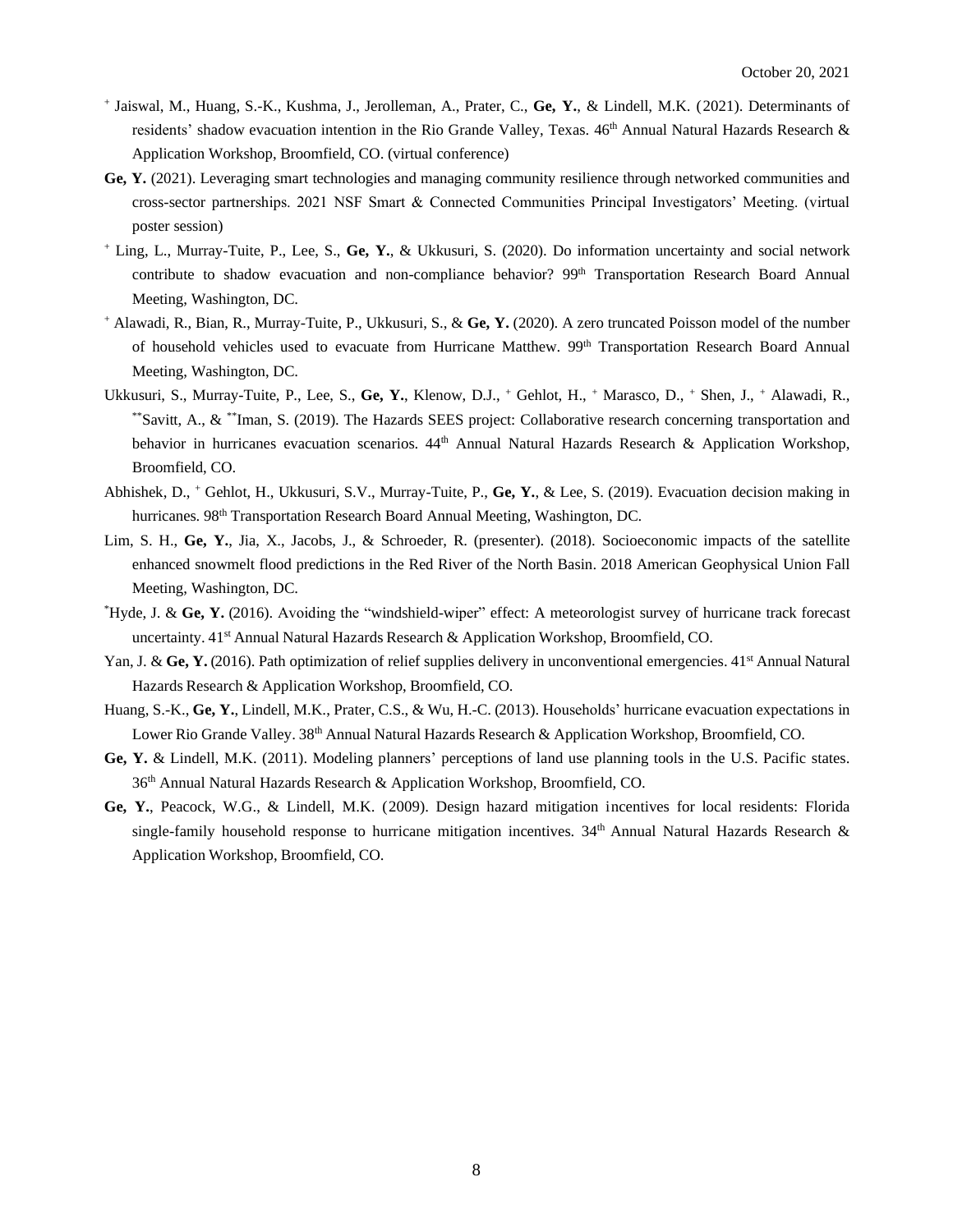## **TEACHING**

- *CURRENT COURSES* ( *\** **new preps = 3;** Web unless otherwise noted)
- UCF, School of Public Administration
	- \*PAD4390: Hazard Mitigation and Preparedness (Su20, Fa19) (Mixed Mode Fa18)
	- PAD4395: Disaster Response and Recovery (Sp20, Su19, Sp19)
	- PAD4906: Independent Study (Su20, Sp20)
	- \*PAD6200: International Emergency and Crisis Management (Sp22, Sp21)
	- \*PAD6357: Urban Resilience (Fa21, Fa20, Sp20)
	- PAD6397: Managing Emergencies and Crises (Fa19)
	- PAD6700: Research Methods for Public Administration (Sp19)
	- PAD6908: Directed Independent Study: Decision Making of Emergency Managers (Sp21)
	- PAF7908: Directed Independent Study: Emergency Operation Management (F2F Fa20)
	- PAF7919: Doctoral Research (F2F Sp21, Fa20)
	- PAF7980: Doctoral Dissertation (F2F Fa21, Su21)
- *COURSES TAUGHT* ( *\** **new preps = 7;** Face-to-Face unless otherwise noted)

#### NDSU, Department of Emergency Management

- EMGT101: Emergencies, Disasters, and Catastrophes (Sp18)
- \*EMGT262: Disaster Mitigation (Fa17, Sp17, Sp15, Fa14)
- \*EMGT414/614: Spatial Analysis in Emergency Management (GIS) (Sp17, Fa16, Fa15, Fa14, Fa13)
- \*EMGT420/620: Hazard, Risk, and Vulnerability Assessments (Sp16, Sp14)
- \*EMGT425/625: International Emergency Management (Fa16, Fa15)
- \*EMGT762: Mitigation Theory and Practice (Sp18, Sp15)
- EMGT793: Individual Study (Fa17)
- EMGT795: Field Experience/Practicum (Sp18)
- EMGT797: Master's Paper (Sp18)
- EMGT798: Master's Thesis (Su15, Sp16, Su16, Fa16, Sp17, Su17, Fa17, Sp18)
- \*EMGT862: Mitigation Theory II (PhD only) (Fa16)
- SOC443/643: International Disasters (Web Su13)

#### NDSU, Master of Public Health Program

- \*MPH720: Environmental Health (Web Sp14, Sp13)
- MPH793: Individual Study (Su13, Fa13, Sp14, Su14)
- MPH794: Practicum (Su13, Fa13)
- TAMU, Department of Landscape Architecture & Urban Planning URSC310: Urban Analytic Research Methods II (F2F - Sp12, Sp11)

#### *COURSE DEVELOPMENT*

### **NDSU**

University of Modern Sciences, Dubai, United Arab Emirates Master of Science in Crisis and Emergency Management MCEM605: Risk Management and Disaster Risk Reduction (2015-2018)

### *GUEST LECTURES*

NDSU, Master of Public Health Program

MPH752: Advanced Topics in Epidemiology. "GIS Applications in Epidemiology", January 2018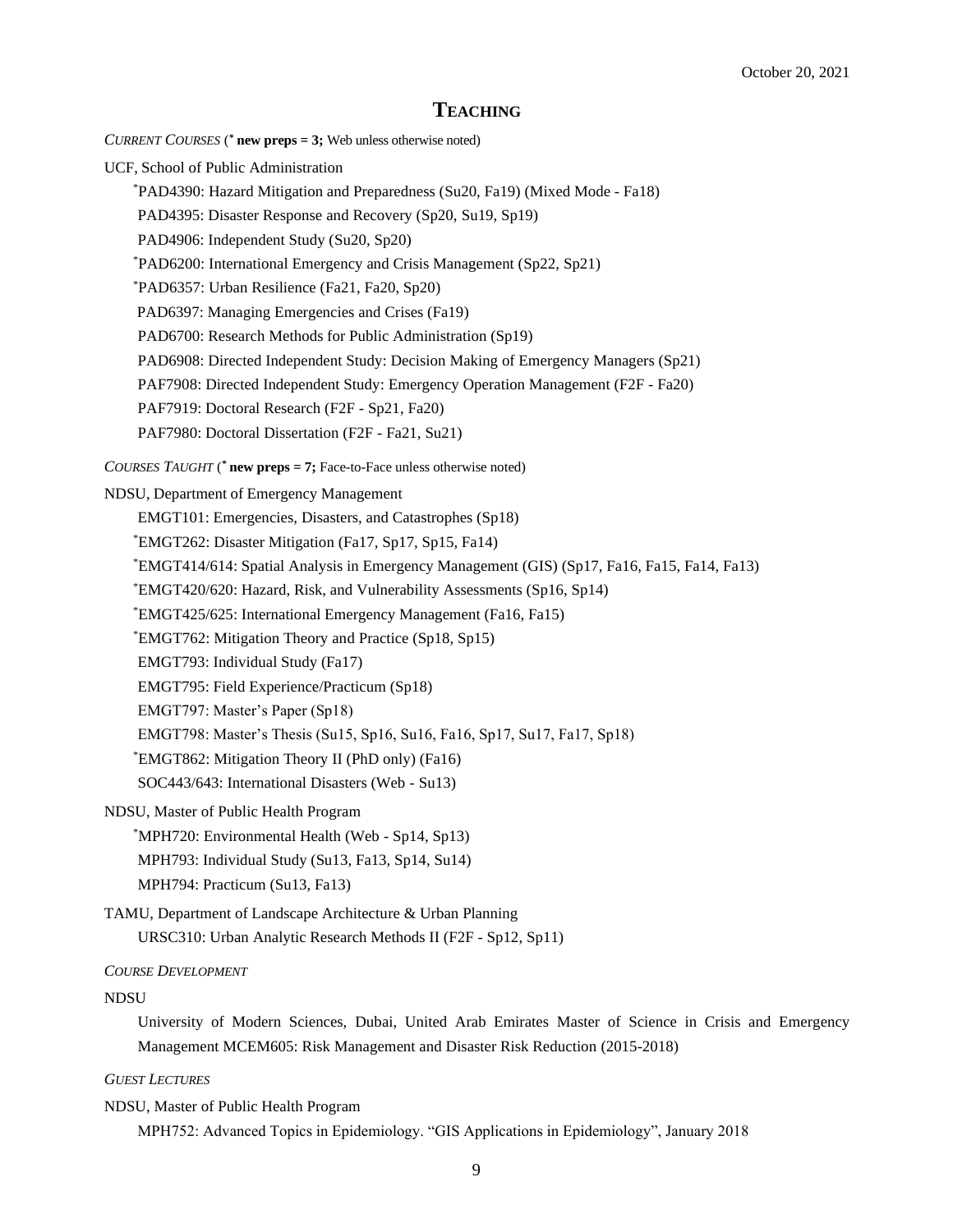MPH704: Leadership and Management of Public Health Systems. "Disaster Preparedness and Public Health Response", November 2017, November 2016

MPH704: Leadership and Management of Public Health Systems. "GIS and Public Health", October 2015, October 2014, October 2013

MPH790: Community Health Science Graduate Seminar. "Logic Model for Program Evaluation", April 2014

MPH790: Community Health Science Graduate Seminar. "GIS Applications in Public Health", November 2013

NDSU, Department of Civil and Environmental Engineering

CE790: Graduate Seminar. "Research Opportunities in Emergency Management", December 2017

NDSU, Department of Health, Nutrition, and Exercise Sciences

HNES754: Assessment in Nutrition and Exercise Science. "GIS Applications in HNES", December 2015

TAMU, Department of Recreation, Park, and Tourism Sciences

RPTS489: Tourism Social Impacts. "Urban Planning and Tourism Planning in Lhasa City, China" and "World Heritage Sites in Beijing, China", November 2007

## **ADVISING & MENTORING**

#### *POSTDOCTORAL SCHOLARS*

### **UCF**

Dr. Yago Martín, Urban Resilience Postdoctoral Scholar, School of Public Administration, 2019-2021

#### *VISITING SCHOLARS*

### NDSU

Dr. Junai Yan, Professor of Emergency Management, School of Management Science and Engineering, Shanxi University of Finance and Economics, China, 2015-2016

#### *DOCTORAL ADVISORY COMMITTEES*

### UCF

**Chair**, Sara Iman, Ph.D., Public Affairs (August 2022, expected) Member, Ratna Okhai, Ph.D., Public Affairs (August 2023, expected) Member, Faisal Mohamidi, Ph.D., Public Affairs (December 2020)

#### NDSU

Member, Amanda Savitt, Ph.D., Emergency Management (May 2019) Member, Steven Thompson, Ph.D., Emergency Management (May 2017) Member, Regine Laurence Chauvet, Ph.D., Emergency Management (suspended) Member, Vu Dang, Ph.D., Transportation & Logistics (suspended)

## *MASTERS ADVISORY COMMITTEES*

### NDSU

**Chair**, Vincent Burkhardt, M.S., Emergency Management (August 2018) **Chair**, Erica Black, M.S., Emergency Management (August 2018) **Chair**, James Hyde, M.S., Emergency Management (May 2017) Member, Katelyn Kutemeier, M.S., Community Development (August 2018) Member, Kathryn Campbell, M.S., Applied Statistics (May 2017) Member, Matt Nelson, M.S., Emergency Management (May 2015) Member, Amanda Savitt, M.S., Emergency Management (May 2015)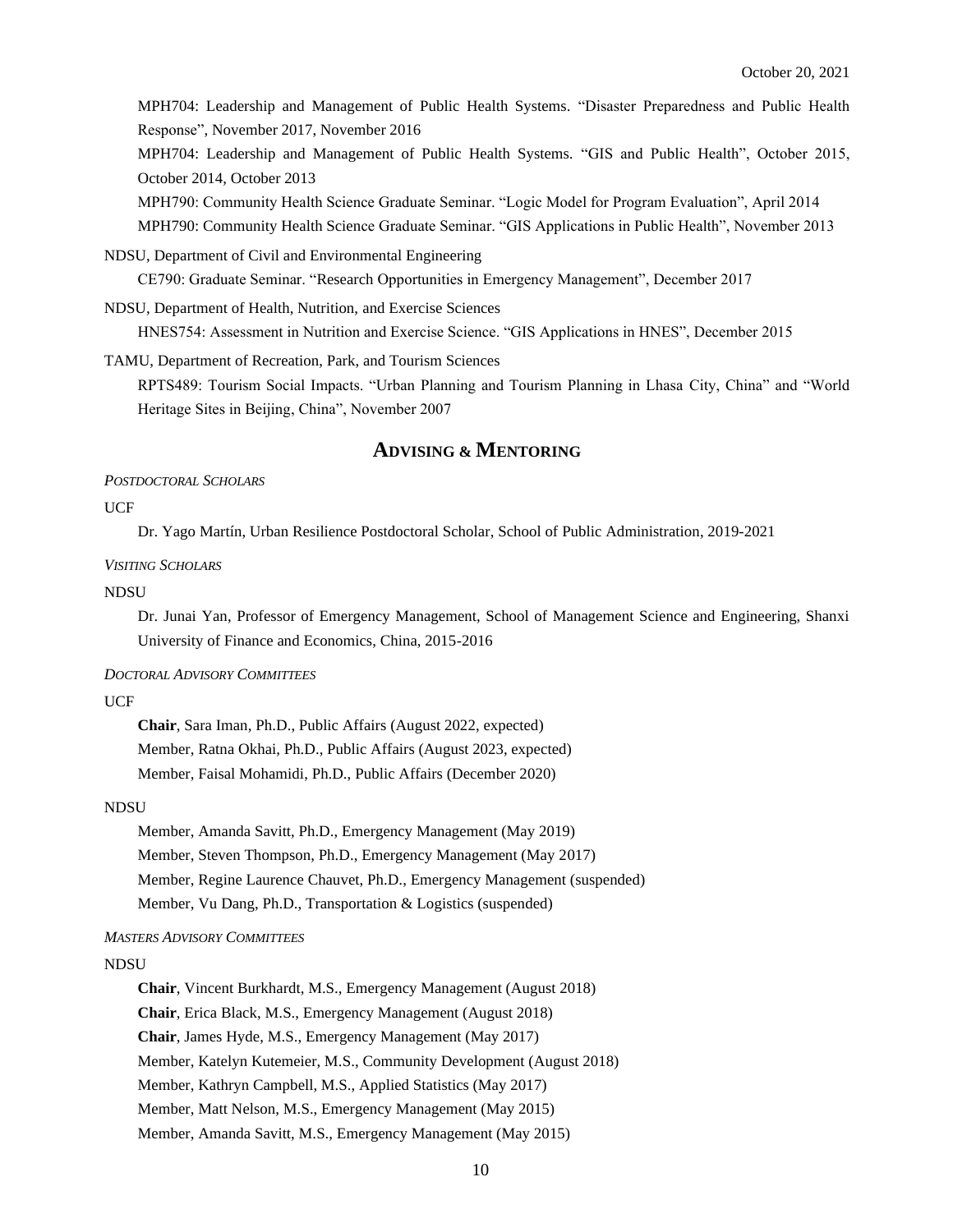Member, Jenna Currie-Mueller, M.A., Mass Communication (May 2014)

#### *GRADUATE RESEARCH &TEACHING ASSISTANTS*

### **UCF**

Sara Iman, Ph.D., Public Affairs (2018-present, RA/TA) Lauren Gros, Master of Emergency and Crisis Management (2021-present, RA) Zoe Williamson, M.P.A. and M.S. in Criminal Justice Dual Degree (2020-2021, RA)

### **NDSU**

Amanda Savitt, Ph.D., Emergency Management (2015-2018, RA) James Hyde, M.S., Emergency Management (2015-2017, RA/ TA) Monica L. Hyde, M.S., Museum Studies (2017-2018, RA)

### **SERVICE**

#### (leadership roles in **bold**)

*PROFESSIONAL SERVICE*

Member, Governor's Hurricane Conference, Educational Outreach Committee, 2019-present

Member, FEMA's Higher Education Symposium, Annual Scholarship of Teaching and Learning Award Committee, 2019

Faculty Affiliate, [Hazard Reduction and Recovery Center,](http://hrrc.arch.tamu.edu/Outreach%20/people/index.html) Texas A&M University, 2018-present

#### *COMMUNITY SERVICE*

Core Team Member. *[County-Wide Disaster Resilience Plan](https://www.epa.gov/newsreleases/epa-provide-building-blocks-assistance-orange-county-florida)*. Technical assistance grant (non-monetary). U.S. Environmental Protection Agency (EPA), [Building Blocks for Sustainable Communities Program.](https://www.epa.gov/smartgrowth/building-blocks-sustainable-communities) 2021-2022. Invited Expert, Built Environment Focus Group. Orlando's Future Ready Master Plan and Roadmap Roundtable Meetings. January 28, 2020, Orlando, FL.

#### *UNIVERSITY SERVICE*

UCF

Invited Participant, UCF Research Review – Junior Faculty Focus Group, Office of Research, 2021 Joint Faculty, [Resilience, Intelligent and Sustainable Energy Systems \(RISES\)](https://www.ucf.edu/research/renewable-energy-systems/) Faculty Cluster, 2021-present UCF Fellow, [Center for Global Economic and Environmental Opportunities](https://sciences.ucf.edu/geeo/ucf-fellows/) (GEEO), 2020-present Member, Master of Sustainable Development Program Committee, 2020-present Affiliate Faculty Member, [Puerto Rico Research Hub,](https://sciences.ucf.edu/puerto-rico-hub/partnerships/) 2019-present **Faculty Co-Lead**[, Urban Resilience Initiative](https://ucfurbanresilience.wordpress.com/) (URI), 2018-present

UCF College of Community Innovation and Education (CCIE)

Member, CCIE Research Council, 2021-present

Member, CCIE Scholarship Committee, 2019-present

Member, CCIE International Faculty Group, 2018-present

UCF School of Public Administration (SPA)

Member, Center for Public & Nonprofit Management, Advisory Board, 2021-present; Oversight Committee, 2019-2021

**Chair**, SPA Scholarship Committee, 2019-present

**Faculty Advisor,** Emergency Management Student Association, 2019-present

**Faculty Liaison,** Bachelor of Arts/Science of Emergency Management Program, 2019-2021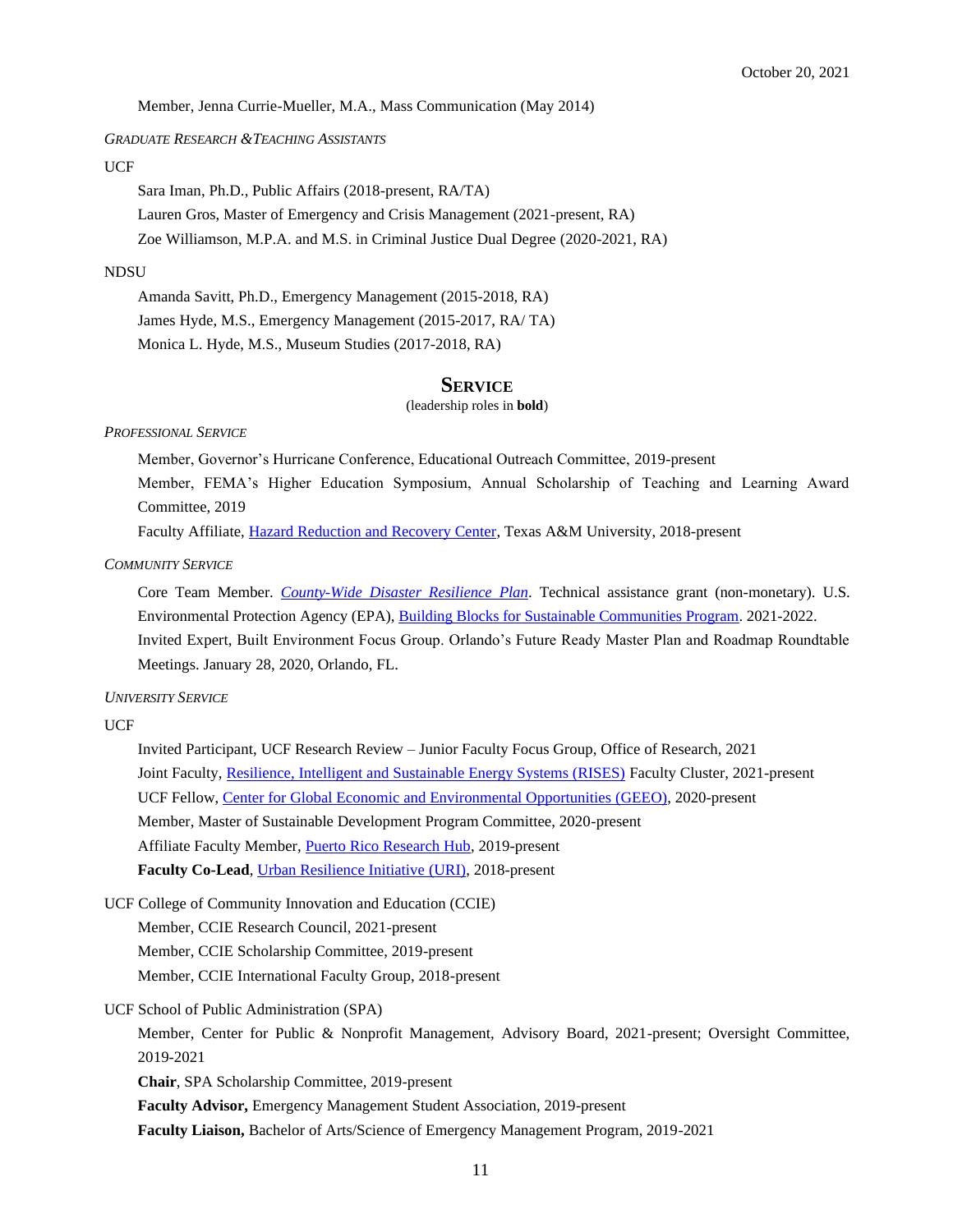**Acting Director**, Master of Emergency and Crisis Management Program, Fall 2019 Member, Emergency Management and Homeland Security Advisory Board, 2018-present

- NDSU College of Arts, Humanities and Social Sciences (AHSS) Member, AHSS Curriculum Committee, 2017-2018 Member, Associate Dean for Faculty Development Search Committee, 2014
- NDSU Department of Emergency Management (DEM)

**Graduate Coordinator**, Ph.D. and Master of Emergency Management Programs, 2015-2018 Member, Graduate Admission Committee, 2013-2018 Member, Center for Emergency Management Education and Research, Co-Director Search Committee, 2015

Member, Faculty Search Committee, 2014-2015

NDSU Master of Public Health Program (MPH)

Member, MPH Admission Committee, 2014

## *EDITORIAL WORK*

**Managing Editor**, *[International Journal of Mass Emergencies and Disasters](http://ijmed.org/)*, International Research Committee on Disasters of the International Sociological Association, 2011-2013

*SCHOLARLY REVIEWS*

Grant Reviews

**National Science Foundation**, 2 virtual review panels, 2021 UCF Office of Research, Seed Funding Program, 1 ad hoc review, 2019

Book Proposals

Routledge, 2018 Elsevier Education, 2018 John Wiley & Sons, 2015

Manuscripts for Journals and Conference Proceedings

*Public Administration Review*, 2020, 2019 *Career Development International*, 2019, 2018 *Natural Hazards*, 2017 *International Journal of Disaster Risk Reduction*, 2016 *Disasters*, 2015 *Risk Analysis*, 2015, 2014 *The 8th International Association for China Planning (IACP) Conference Proceeding*, 2014 *Journal of the Association of Information Science and Technology*, 2014 *International Journal of Mass Emergencies and Disasters*, 2013

## **PROFESSIONALASSOCIATIONS**

The Institute for Operations Research and the Management Sciences (INFORMS) Production and Operations Management Society (POMS) American Society for Public Administration (ASPA) Florida Emergency Preparedness Association (FEPA) International Sociological Association, Research Committee on the Sociology of Disasters (ISA-RC39) Association of Collegiate Schools of Planning (ACSP)